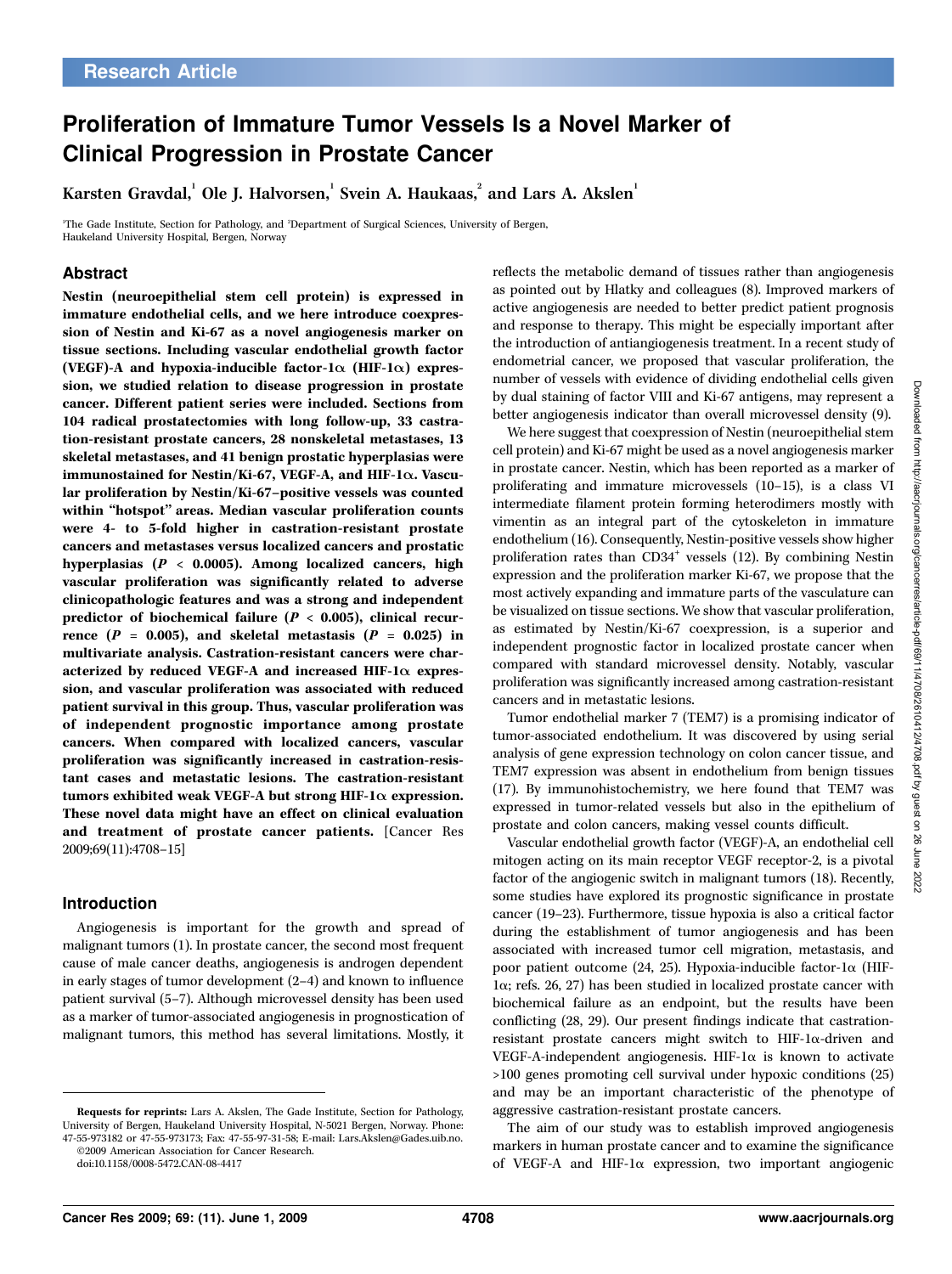Table 1. Associations between vascular proliferation (Nestin/Ki-67), cytoplasmic VEGF-A, nuclear HIF-1 $\alpha$ , and clinicopathologic features in 104 patients with clinically localized prostatic adenocarcinoma (radical prostatectomies)

| Variable                      | Nestin-Ki-67   |                 |       | VEGF-A         |                 |       | HIF-1 $\alpha$ |                 |       |
|-------------------------------|----------------|-----------------|-------|----------------|-----------------|-------|----------------|-----------------|-------|
|                               | Low<br>$n$ (%) | High<br>$n$ (%) | $P^*$ | Low<br>$n$ (%) | High<br>$n$ (%) | $P^*$ | Low<br>$n$ (%) | High<br>$n$ (%) | $P^*$ |
|                               |                |                 |       |                |                 |       |                |                 |       |
| $\leq 3+4$                    | 35(71)         | 14(29)          | 0.11  | 42 (88)        | 6(12)           | 0.06  | 34 (72)        | 13(28)          | 0.82  |
| $\geq 4+3$                    | 31(56)         | 24 (44)         |       | 40(73)         | 15(27)          |       | 38 (70)        | 16(30)          |       |
| $\mathrm{Diameter}^{\,\ddag}$ |                |                 |       |                |                 |       |                |                 |       |
| $\leq$ 31 mm                  | 53 (68)        | 25(32)          | 0.07  | 63 (82)        | 14(18)          | 0.29  | 54 (70)        | 23(30)          | 0.64  |
| $>31$ mm                      | 12(48)         | 13(52)          |       | 18(72)         | 7(28)           |       | 18(75)         | 6(25)           |       |
| Extraprostatic extension      |                |                 |       |                |                 |       |                |                 |       |
| Absent                        | 26(81)         | 6(19)           | 0.01  | 28 (90)        | 3(10)           | 0.07  | 23(77)         | 7(23)           | 0.43  |
| Present                       | 40(56)         | 32(44)          |       | 54 (75)        | 18(25)          |       | 49 (69)        | 22(31)          |       |
| Seminal vesicle invasion      |                |                 |       |                |                 |       |                |                 |       |
| Absent                        | 49 (71)        | 20(29)          | 0.02  | 56 (82)        | 12(18)          | 0.33  | 46(69)         | 21(31)          | 0.41  |
| Present                       | 17(49)         | 18(51)          |       | 26(74)         | 9(26)           |       | 26(77)         | 8(23)           |       |
| Pathologic stage <sup>§</sup> |                |                 |       |                |                 |       |                |                 |       |
| $pT_2$                        | 25(83)         | 5(17)           | 0.007 | 26(90)         | 3(10)           | 0.11  | 21(75)         | 7(25)           | 0.60  |
| $\geq pT_3$                   | 41(55)         | 33(45)          |       | 56 (76)        | 18(24)          |       | 51 (70)        | 22(30)          |       |
| Lymph node infiltration       |                |                 |       |                |                 |       |                |                 |       |
| Absent                        | 63 (65)        | 34(35)          | 0.25  | 78 (81)        | 18(19)          | 0.14  | 67(71)         | 27(29)          | 0.99  |
| Present                       | 3(43)          | 4(57)           |       | 4(57)          | 3(43)           |       | 5(71)          | 2(29)           |       |

\*Pearson's  $\chi^2$  test.

tGleason score in radical prostatectomy specimens.

<sup>‡</sup>Largest tumor dimension in prostatectomy specimen (by top quartile).

<sup>x</sup>Pathologic stage, International Union Against Cancer tumor-node-metastasis classification of malignant tumors, 1992 (37).

Pelvic lymph node infiltration at radical prostatectomy.

factors, in prostatic tissues. Our findings may be important for the treatment and follow-up of prostate cancer patients.

# Materials and Methods

#### Patients and Tissues

Different tissues were collected for the present study. As described, a consecutive series of 104 men (median, 62.0 years) treated by radical prostatectomy for clinically localized cancer [1988-1994; in part before the prostate-specific antigen (PSA) screening era in Norway; ref. 30] with complete follow-up was included (5, 30–32). In addition, 33 castrationresistant prostate cancers (median, 77.3 years), 13 skeletal metastases, 33 soft tissue metastases (28 from lymph nodes), and 41 cases of benign prostatic hyperplasia were included.

#### Clinicopathologic Variables

Among the 104 radical prostatectomies, largest tumor dimension (median) was 28 mm (range, 10-45 mm). Other clinicopathologic characteristics are shown in Table 1. The median preoperative serum PSA (s-PSA) was 11.2 ng/mL (range, 1.8-70.0). Tumor cell proliferation (Ki-67; ref. 33) and other biomarkers (30, 32) were included from previous studies for comparison.

#### Tissue Microarrays

The tissue microarray technique has been used previously (30–32). Briefly, three tissue cores (diameter 0.6-1.0 mm) were obtained from representative areas of highest tumor grade (35). Tissue microarray sections were used for VEGF-A and HIF-1a immunohistochemical staining (regular sections were used for the 13 skeletal metastases).

#### Immunohistochemistry

Staining was done on formalin-fixed and paraffin-embedded tissue using  $5 \mu m$  sections (32).

Nestin/Ki-67. Regular sections were used for this marker. After microwave antigen retrieval (boiling 20 min at 350 W) in citrate buffer (pH 6.0), slides were incubated for 1 h in room temperature with both monoclonal mouse Nestin antibody 10C2 (sc-23927; Santa Cruz Biotechnology) diluted 1:50 and monoclonal rabbit Ki-67 antibody clone SP6 (Neomarkers) diluted 1:100. Staining was done on a DAKO Autostainer Instrument (DAKO) using goat anti-rabbit IgG (Southern Biotech) diluted 1:100 in horseradish peroxidase goat anti-mouse EnVision (DAKO) for 30 min at room temperature. The alkaline phosphatase was localized by Fast Blue BB F-3378 (Sigma) for 19 min at room temperature and horseradish peroxidase by AEC K3469 (DAKO) for 17 min at room temperature. Counterstaining was not done.

VEGF-A. After boiling in Tris-EDTA (pH 9.0) for 15 min at 350 W, sections were incubated for 1 h at room temperature with the monoclonal mouse antibody VEGF-A (R&D Systems) diluted 1:30 and stained with horseradish peroxidase EnVision (DAKO) for 30 min at room temperature.

HIF-1 $\alpha$ . After microwave antigen retrieval (boiling 20 min at 350 W) in citrate buffer (pH 6.0), slides were incubated overnight at  $4^{\circ}$ C with a monoclonal mouse HIF-1a antibody clone H1a67 (sc-53546; Santa Cruz Biotechnology) diluted 1:40 and stained with MACH 3 Mouse Horseradish Peroxidase Polymer Detection kit (Biocare Medical). Colon cancer with perinecrotic nuclear positivity served as a positive control.

TEM7. Sections were boiled in Tris-EDTA (pH 9.0) for 15 min at 350 W and incubated for 30 min at room temperature with the monoclonal mouse  $(IGG<sub>1</sub>)$  antibody TEM7 (Imgenex) diluted 1:1,500 and stained with EnVision anti-mouse/rabbit K5007 (DAKO) for 30 min at room temperature.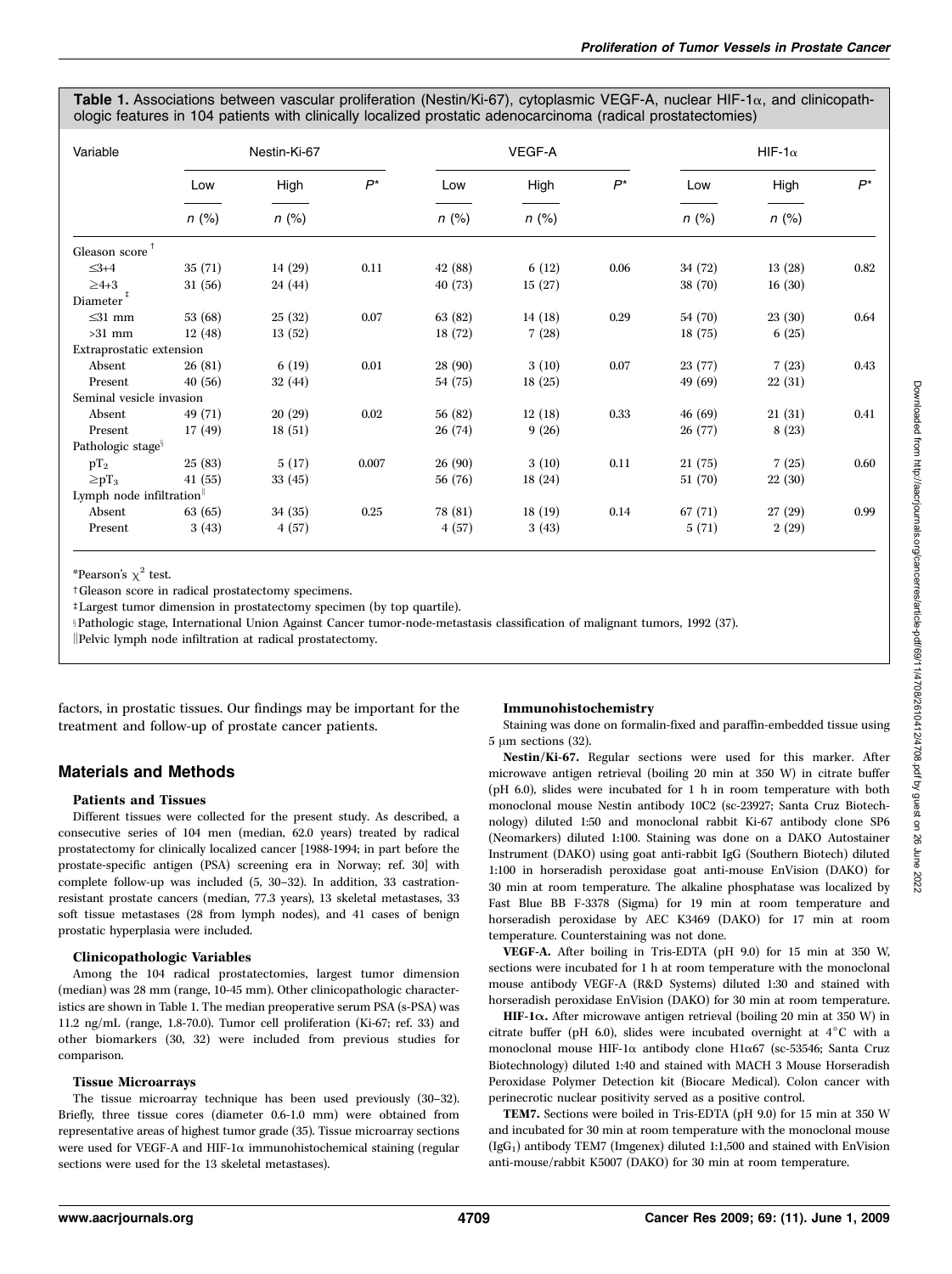For VEGF-A, HIF-1a, and TEM7, horseradish peroxidase was localized by the diaminobenzidine tetrachloride peroxidase reaction and sections were counterstained with Mayer's hematoxylin. Negative controls were obtained using either isotypic mouse immunoglobulin (Ig $G_{2B}$ ) or antibody diluent omitting the primary antibody.

#### Evaluation of Staining Results in Prostate Tissues

Blue Ki-67-positive nuclei were identified in coexpression with Nestinpositive tumor vessels. Number of Nestin-positive vessels (microvessel density) and number of Ki-67–positive vessels (Ne/Ki-67) were recorded in



Figure 1. Vascular proliferation in prostate cancer by Nestin (red) and Ki-67 (blue) dual immunostaining from areas with high proliferation (A-E) and HIF-1 $\alpha$ and VEGF-A expression (F-J) in prostate cancer. A, prostatic hyperplasia, Nestin-positive vessel with two Ki-67–positive endothelial nuclei (arrows) and two negative nuclei (arrowhead). B, localized prostate cancer, Ki-67–positive proliferating vessels highlighted (arrows). C, castration-resistant cancer with marked vessel proliferation. D, poorly differentiated skeletal metastasis with Ki-67–positive endothelial nucleus (arrow) and Ki-67–negative nucleus (arrowhead), both within Nestin-positive vessel. E, castration-resistant cancer with glomeruloid microvascular proliferation. F, weak nuclear HIF-1 $\alpha$  expression in localized prostate cancer. G to H, strong nuclear HIF-1 $\alpha$  staining in castration-resistant cancer and skeletal metastasis, respectively. I and J, strong and weak VEGF-A expression in localized cancers, respectively. Bar, 30  $\mu$ m.



Figure 2. Median vascular proliferation by Nestin/Ki-67 coexpression (absolute number of Ki-67 and Nestin-positive vessels recorded in 10 high-power fields,  $\times$ 400; total 1.6 mm<sup>2</sup>) within selected "hotspot" areas in different prostatic tissues showed 4- to 5-fold increase in advanced (castration-resistant) prostate cancer versus localized cancer and hyperplasia ( $P < 0.0005$ ). Columns, median; bars, 75 percentiles.

10 high-power fields ( $\times 400$ ; total 1.6 mm<sup>2</sup>) within selected "hotspot" areas. Immature vessels were defined as elongated, branched, or curved Nestinpositive structures with or without a lumen. Single cells in the tumor stroma with a weaker staining (possibly immature fibroblasts, nerve cells, or stem cells) were not counted.

For VEGF-A and HIF-1 $\alpha$  expression, a staining index (SI; values 0-9) was calculated as a product of a subjectively determined staining intensity (grades 0-3) and proportion of positive tumor cells (0%, 0; 1-10%, 1; 11-50%, 2; and >50%, 3; ref. 36).

Cutoff points for SI categories were based on the frequency distribution for each marker (median, tertile, and quartile), also considering the number of cases and events in each subgroup; categories with similar survival estimates were merged. Absolute number of Ki-67–positive vessels (Ne/Ki-67) was divided into high (greater than median) or low (median or less). VEGF-A staining was categorized by top quartile as strong  $(SI = 9)$  or weak (SI = 0-6), nuclear HIF-1 $\alpha$  by top quartile as strong (SI  $\geq$  6) or weak (SI = 0-4), and cytoplasmic HIF-1 $\alpha$  by median as strong (SI  $\geq$  6) or weak (SI = 0-4). All photomicrographs were taken using a Leica DMLB microscope with an Olympus camera with Olympus DP 5-0 software.

#### Follow-up

For the 104 patients treated by radical prostatectomy, postoperative s-PSA, locoregional tumor recurrences, distant metastases, and patient survival were recorded (5). Time from surgery until biochemical failure (defined as persistent or increasing s-PSA level of  $\geq 0.5$  ng/mL in two consecutive blood samples) was noted. Tumors in the prostatic fossa or evidence of distant metastasis on bone scan, X-ray, or magnetic resonance imaging was recorded as clinical recurrence. The last date of follow-up was December 31, 2001 (median follow-up time, 95 months). No patients were lost to follow-up; 67 patients experienced biochemical failure; 31 had clinical recurrence (15 with skeletal metastasis and 26 locoregional recurrences); and 9 patients died of prostate cancer. Patients with nonskeletal ( $n = 28$ ) and skeletal metastases ( $n = 13$ ) did not receive androgen ablation before tissue sampling.

Among 33 patients with castration-resistant cancer, time (in weeks) from resistance to death was recorded (maximum follow-up, 180 weeks). Castration resistance was defined as disease progression during androgen ablation therapy (which did not include antiandrogens). Most patients had clinical progression and increasing s-PSA on consecutive measurements. In 9 patients diagnosed before the PSA era, disease progression was based on physical examination or imaging results.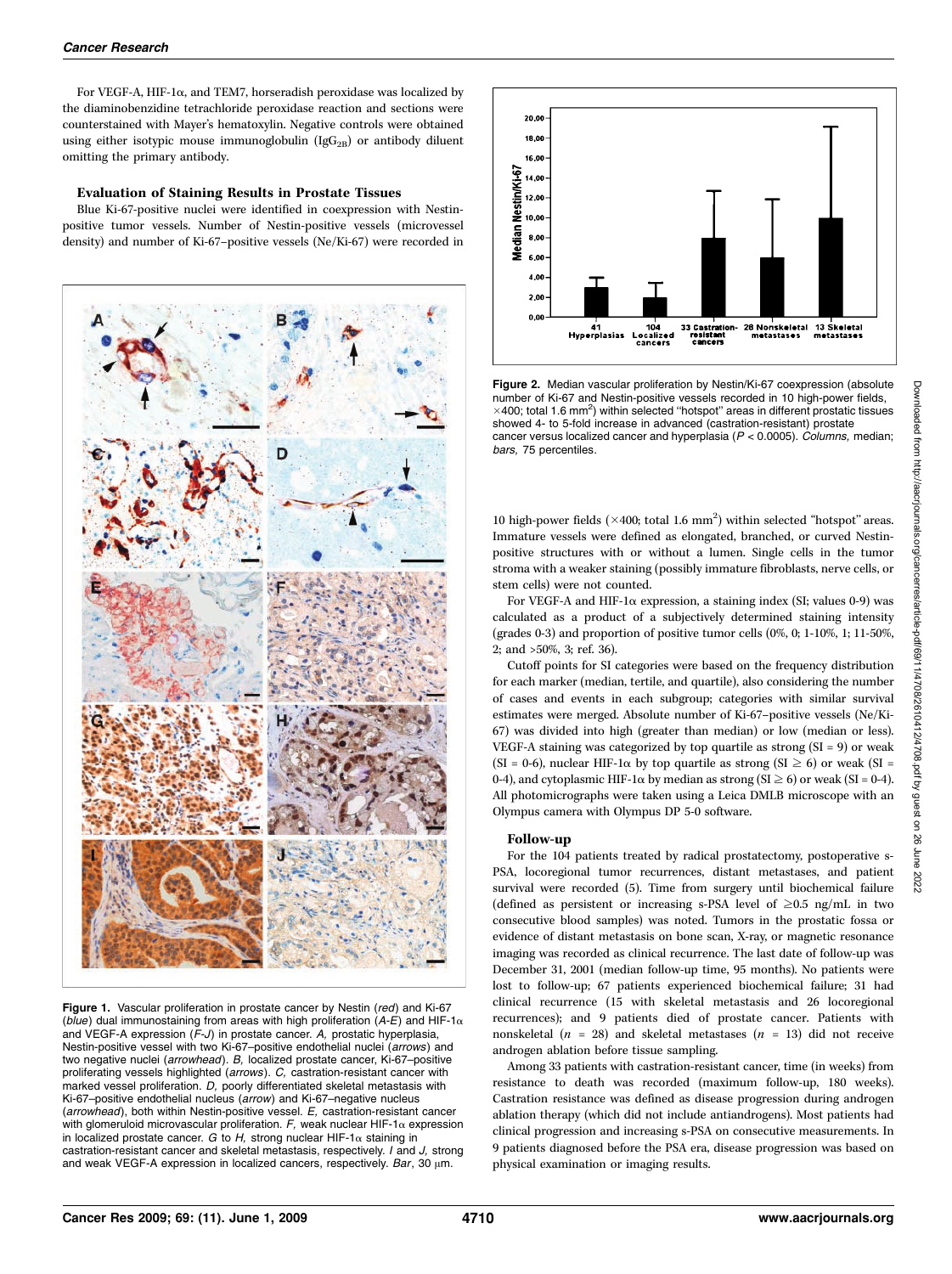#### **Statistics**

Associations between variables were assessed by Pearson's  $\chi^2$  test, Mann-Whitney  $U$  test, or Kruskal-Wallis test when appropriate. Univariate survival analysis was done by the Kaplan-Meier method (log-rank test), and multivariate survival analysis was done using the proportional hazards method and likelihood ratio test. Model assumptions were examined by loglog plots. Interobserver variability was examined by Spearman's  $\rho$ . The SPSS statistical package version 15.0 (SPSS) was used.

## **Results**

## Vascular Proliferation (Nestin/Ki-67) in Different Prostatic Tissues

Nestin stained mainly small tumor vessels appearing as vascular clusters (''hotspot'' areas) within both tumor and benign tissue (Fig. 1A-D). The Nestin-positive vascular clusters were separated by Nestin-negative areas. Glomeruloid microvascular proliferation was observed mainly in castration-resistant carcinomas (Fig. 1E). Larger and mature vessels were negative or weak, and nerve structures showed moderate staining. Vascular proliferation (number of Ne/Ki-67–positive vessels per 10 high-power field; total area, 1.6 mm<sup>2</sup>) was, on average, 4- to 5-fold higher in 33 castrationresistant prostate cancers (median, 8.0; mean, 16.0; range, 0-180), 13 skeletal metastases (median, 10.0; mean, 13.5; range, 0-55), and 28 soft-tissue metastases (median, 6.0; mean, 7.8; range, 0-25), when compared with 104 localized cancers (median, 2.0; mean, 2.8; range, 0-15) and 41 benign prostatic hyperplasias (median, 3.0; mean, 4.9; range, 0-32;  $P < 0.0005$ ; Fig. 2).

Among the 104 localized cancers, high vascular proliferation (above median) was associated with presence of extraprostatic tumor extension ( $P = 0.012$ ), seminal vesicle invasion ( $P = 0.025$ ), and high pathologic stage ( $\geq pT_3$ ;  $P = 0.007$ ; Table 1). Further, vascular proliferation was related to high VEGF-A expression ( $P =$ 0.001). Ne/Ki-67 was also associated with markers of epithelial-tomesenchymal transition from our previous study (30), such as



Figure 3. Univariate survival analyses (Kaplan-Meier method) by vascular proliferation (Nestin/Ki-67 coexpression) in localized prostate cancer with (A) biochemical failure, (B) clinical recurrence, (C) locoregional recurrence, (D) skeletal metastasis, and  $(E)$  cancer-specific patient survival as endpoints.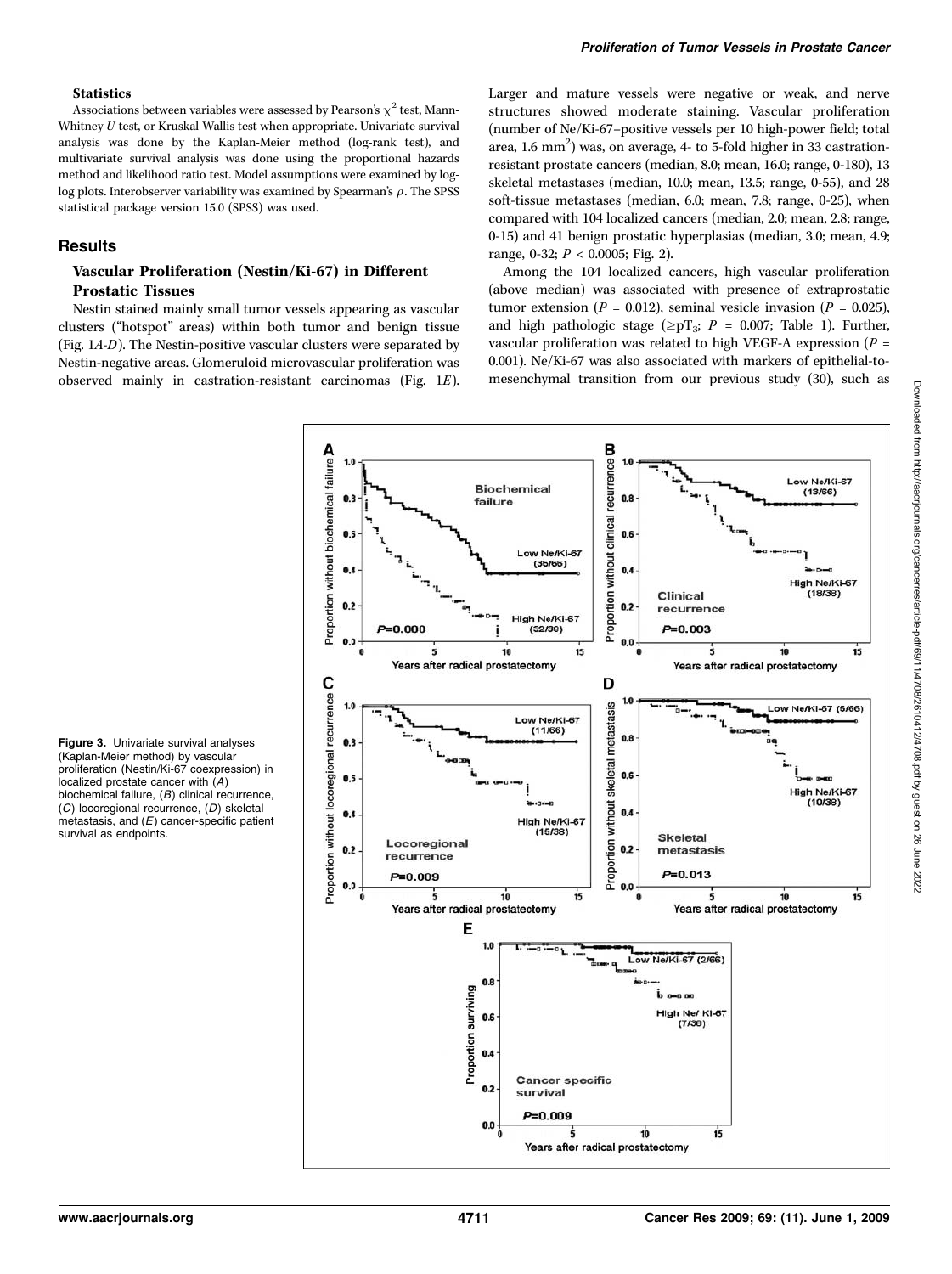reduced E-cadherin expression ( $P = 0.001$ ), positive membranous N-cadherin expression ( $P = 0.025$ ), reduced p120<sup>CTN</sup> staining ( $P =$ 0.004), strong P-cadherin staining ( $P = 0.033$ ), and the EN-cadherin switch (ref. 30; low E-cadherin, positive N-cadherin; P < 0.0005). Ne/ Ki-67 was not associated with tumor cell proliferation by Ki-67 expression ( $P = 0.13$ ) but was significantly related to vascular proliferation given by factor VIII/Ki-67 (ref. 32;  $P = 0.008$ ).

Using Ne/Ki-67–positive vessels as a percentage of all Nestinpositive vessels (vessel proliferation index) gave comparable results, but associations tended to be somewhat weaker than when using the absolute count of Ne/Ki-67–positive vessels (data not shown).

Univariate survival analyses. High vascular proliferation was strongly associated with shorter time to biochemical failure ( $P <$ 0.0005), clinical recurrence ( $P = 0.003$ ), locoregional recurrence ( $P =$ 0.009), skeletal metastasis ( $P = 0.013$ ), and cancer specific death  $(P = 0.009; Fig. 3)$ . In contrast, microvessel density by Nestin single stain (microvessel density) was not associated with patient survival or clinicopathologic variables.

Within the series of castration-resistant prostate cancers  $(n = 33)$ , patients with low Ne/Ki-67 (bottom tertile) showed better survival using time from castration resistance to cancer-specific death as endpoint ( $P = 0.063$ , log-rank test;  $P = 0.052$ , univariate Cox analysis; Fig. 4).

## Expression of VEGF-A in Different Prostatic Tissues

VEGF-A variably stained the cytoplasm in benign and malignant prostatic epithelium (Fig. 1I-J). VEGF-A expression was decreased in castration-resistant cancers (median SI, 3) when compared with localized cancers (median SI, 6), skeletal metastases (median SI, 6), and nonskeletal metastases (median SI, 4.5), whereas expression in benign hyperplasias (median SI, 3) was also weak ( $P < 0.0005$ , Kruskal-Wallis test).

Among localized carcinomas, strong VEGF-A expression tended to be associated with higher Gleason score, extraprostatic extension (Table 1), and high tumor cell proliferation by Ki-67  $(P = 0.041)$ . Maximum Nestin microvessel density counts were related to stronger VEGF-A expression ( $P = 0.042$ ). Strong VEGF-A staining was associated with several epithelial-to-mesenchymal transition markers, such as low membrane  $p120^{\text{CTN}}$  expression  $(P = 0.024)$ , membrane N-cadherin staining  $(P = 0.046)$ , and the EN-cadherin switch (ref. 30;  $P = 0.076$ ).

Univariate survival analysis. Among localized cancers, strong VEGF-A was associated with shorter time to biochemical failure  $(P = 0.042)$  and clinical recurrence  $(P = 0.030)$ .

## Expression of HIF-1 $\alpha$  in Different Prostatic Tissues

HIF-1 $\alpha$  showed both cytoplasmic and nuclear positivity (Fig. 1F-H). Moderate to strong nuclear staining of HIF-1 $\alpha$  (SI  $\geq$  4) was observed in 88% (29 of 33) of castration-resistant carcinomas (median SI, 6) and 62% (8 of 13) of skeletal metastases (median SI, 6) when compared with only weakand sporadic staining in 104 localized carcinomas (median SI, 3), nonskeletal metastases (median SI, 3), and benign prostatic hyperplasias (median SI, 2;  $P < 0.0005$ , Kruskal-Wallis test).

Among localized carcinomas, nuclear HIF-1a expression was not related to clinicopathologic variables (Table 1), but strong expression was associated with epithelial-to-mesenchymal transition markers such as weak membrane  $\beta$ -catenin expression (P = 0.003), weak p120<sup>CTN</sup> (P = 0.055), and positive nuclear  $\beta$ -catenin staining ( $P = 0.022$ ). Strong nuclear staining of HIF-1 $\alpha$  was

associated with stromal staining of basic fibroblast growth factor  $(P = 0.013)$  using data from our previous study (32).

Univariate survival analyses. Among localized cancers, strong nuclear expression of HIF-1 $\alpha$  was related to increased risk of biochemical failure ( $P = 0.041$ ), clinical recurrence ( $P = 0.083$ ), and locoregional recurrences ( $P = 0.050$ ). No differences were observed for cytoplasmic HIF-1 $\alpha$  among the 104 localized carcinomas.

## Observer Variation for Vascular Proliferation (Ne/Ki-67), VEGF-A, and HIF- $1\alpha$

Twenty-five randomly selected cases stained for Ne/Ki-67, VEGF-A, and HIF-1 $\alpha$ , respectively, were reevaluated independently by two observers (K.G. and O.J.H.), both blinded from earlier registrations and clinical data. Observations were significantly associated between the two observers for vascular proliferation by Ne/Ki-67 (Spearman's  $\rho = 0.80; P < 0.0001$ ), VEGF-A (Spearman's  $\rho = 0.45; P =$ 0.024), and HIF-1 $\alpha$  (Spearman's  $\rho = 0.67; P < 0.0001$ ).

## Expression of TEM7 in Different Prostatic Tissues

TEM7 preferentially stained tumor-associated vessels, but a strong cross-reactivity in prostate and colon cancer epithelium was noted, making this marker unsuitable for vessel counts in tumor stroma. TEM7 was therefore not further studied.

## Multivariate Survival Analysis of Localized Prostate **Carcinomas**

Variables with  $P$  values  $< 0.15$  in univariate survival analyses were included together with basic factors such as preoperative s-PSA, Gleason score ( $\leq$ 3+4 versus  $\geq$ 4+3), and pathologic stage  $(\geq pT_3$  versus pT<sub>2</sub>; ref. 37). Vascular proliferation (above median) consistently showed a strong and independent prognostic effect together with Gleason score using biochemical failure, clinical recurrence, or skeletal metastasis as endpoints.

When VEGF-A expression was included in addition to the basic factors, strong VEGF-A showed only a borderline significance [hazard ratio (HR), 2.0;  $P = 0.098$ ] in addition to Gleason score (HR, 4.7;  $P = 0.001$ ) with respect to clinical recurrence, whereas only Gleason score predicted biochemical failure and skeletal metastasis.



Figure 4. Univariate survival analysis (Kaplan-Meier method) by vascular proliferation (Nestin/Ki-67 coexpression) in castration-resistant prostate cancers with cancer-specific survival as endpoint.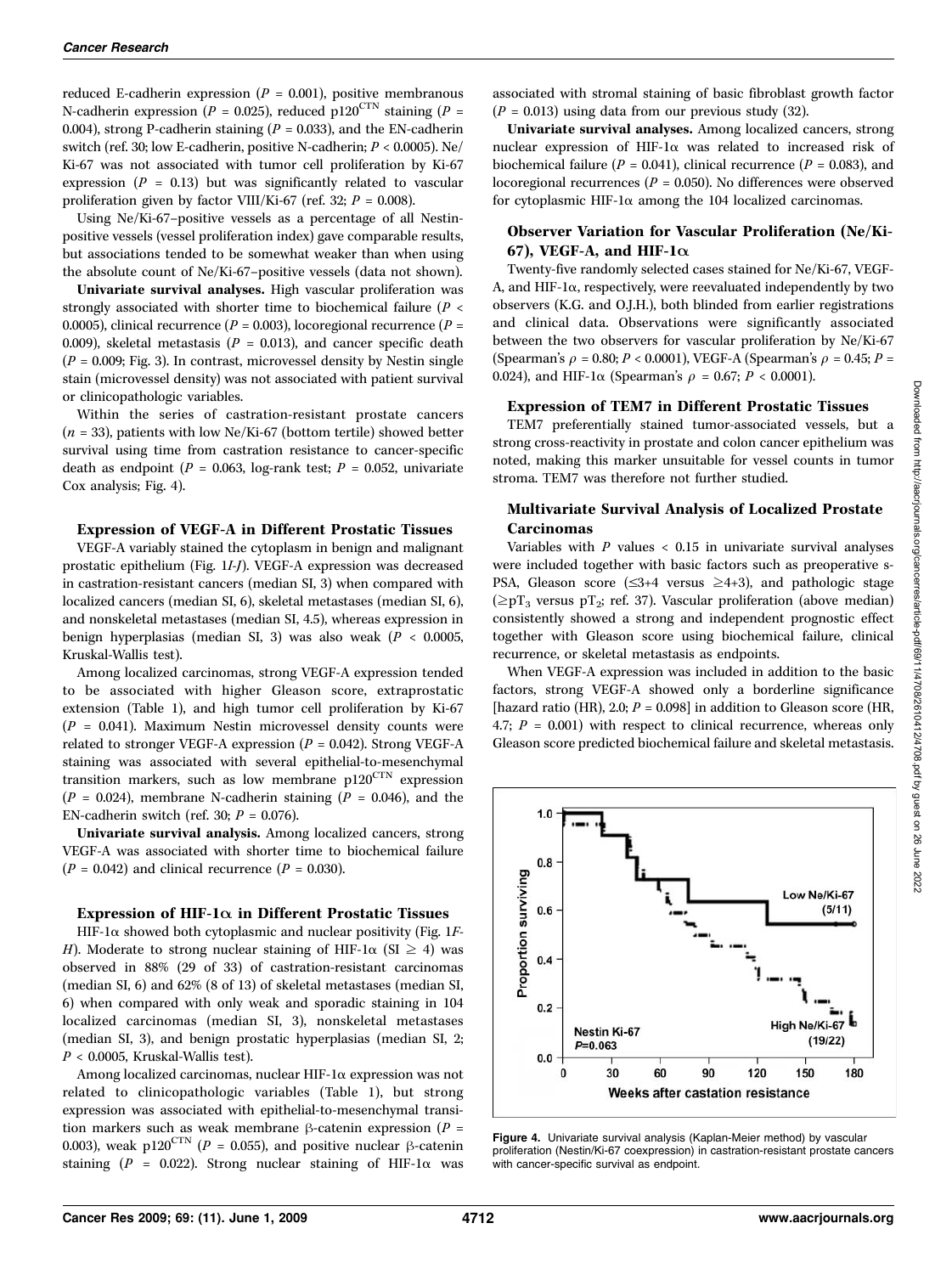Table 2. Multivariate survival analysis according to Cox's proportional hazards method for patients with clinically localized prostate cancer using biochemical failure, clinical recurrence, and skeletal metastasis as endpoints

| Variable                             | n  | HR (95%<br>confidence interval) | P*       |  |  |  |  |
|--------------------------------------|----|---------------------------------|----------|--|--|--|--|
| <b>Biochemical failure</b>           |    |                                 |          |  |  |  |  |
| Gleason score                        |    |                                 |          |  |  |  |  |
| $<3+4$                               | 41 | 1.0                             | < 0.0005 |  |  |  |  |
| $>4+3$                               | 54 | $3.5(2.0-6.4)$                  |          |  |  |  |  |
| Nestin/Ki-67 $†$                     |    |                                 |          |  |  |  |  |
| Low                                  | 60 | 1.0                             | < 0.0005 |  |  |  |  |
| High                                 | 35 | $2.7(1.6-4.7)$                  |          |  |  |  |  |
| Pathologic stage                     |    |                                 |          |  |  |  |  |
| $pT_2$                               | 28 | 1.0                             | 0.051    |  |  |  |  |
| $\geq pT_3$                          | 67 | $1.9(1.0-3.8)$                  |          |  |  |  |  |
| Preoperative s-PSA $(ng/mL)^{S}$     |    |                                 |          |  |  |  |  |
| $20$                                 | 71 | 1.0                             | 0.030    |  |  |  |  |
| $>20$                                | 24 | $1.9(1.1-3.5)$                  |          |  |  |  |  |
| $HIF-1\alpha$                        |    |                                 |          |  |  |  |  |
| Low                                  | 67 | 1.0                             | 0.048    |  |  |  |  |
| High                                 | 28 | $1.8(1.0-3.0)$                  |          |  |  |  |  |
| Clinical recurrence                  |    |                                 |          |  |  |  |  |
| Gleason score                        |    |                                 |          |  |  |  |  |
| $<3+4$                               | 41 | 1.0                             | < 0.0005 |  |  |  |  |
| $\geq 4+3$                           | 54 | $5.0(1.7-14.3)$                 |          |  |  |  |  |
| Nestin/Ki-67 $†$                     |    |                                 |          |  |  |  |  |
| Low                                  | 60 | 1.0                             | 0.003    |  |  |  |  |
| High                                 | 35 | $3.1(1.5-6.7)$                  |          |  |  |  |  |
| Skeletal metastasis                  |    |                                 |          |  |  |  |  |
| Gleason score                        |    |                                 |          |  |  |  |  |
| $\leq 3+4$                           | 41 | 1.0                             | 0.006    |  |  |  |  |
| $>4+3$                               | 54 | $8.3(1.1-63.6)$                 |          |  |  |  |  |
| Nestin/Ki-67 <sup><sup>‡</sup></sup> |    |                                 |          |  |  |  |  |
| Low                                  | 60 | 1.0                             | 0.010    |  |  |  |  |
| High                                 | 35 | $4.2$ $(1.3-13.5)$              |          |  |  |  |  |
|                                      |    |                                 |          |  |  |  |  |

\*Likelihood ratio test.

tGleason score in radical prostatectomy specimens.

 $\frac{1}{2}$ Nestin/Ki-67 counts, cutoff by median value.

**Six cases lacking information on preoperative s-PSA.** 

When HIF-1 $\alpha$  expression was included in addition to the basic factors, strong nuclear HIF-1 $\alpha$  (HR, 1.8; P = 0.038), Gleason score (HR, 3.5;  $P < 0.0005$  ), and pT (HR, 2.3;  $P = 0.012$  ) were independent predictors of biochemical failure; Gleason score (HR, 5.4; P < 0.0005) remained in the model using clinical recurrence as endpoint, whereas nuclear HIF-1 $\alpha$  (HR, 2.0;  $P = 0.087$ ) was of borderline importance.

In final models using different endpoints, including the basic factors s-PSA, Gleason score, pT, vascular proliferation, VEGF-A, and HIF-1 $\alpha$  in the first step, both Gleason score and Ne/Ki-67 consistently showed a strong and independent prognostic effect using biochemical recurrence, clinical recurrence, or skeletal metastasis as endpoints (Table 2).

## Multivariate Survival Analysis of Castration-Resistant Carcinomas

Including vascular proliferation and VEGF-A in the model with time from castration resistance to cancer-specific death as endpoint, high vascular proliferation was an independent predictor of cancer specific death (HR, 2.7;  $P = 0.036$ ), whereas low VEGF-A was of borderline significance (HR, 2.5;  $P = 0.068$ ).

## **Discussion**

Angiogenesis is important for the growth of primary tumors, vascular spread, and expansion of metastases (1). Whereas microvessel density has been applied as an estimate of tumorassociated angiogenesis, we here focus on a novel angiogenesis marker. Proliferation of immature tumor vessels is estimated by immunohistochemical coexpression of Nestin and Ki-67 on tissue sections of tumors. Immature vessels are outlined by Nestin staining, whereas proliferating endothelial cells in vascular structures are delineated by the proliferation marker Ki-67. We find that vascular proliferation (by Ne/Ki-67) is significantly increased in castration-resistant prostate cancer and various metastatic lesions when compared with localized cancers and benign prostatic hyperplasias. Within the group of localized carcinomas, vascular proliferation was found to be an independent prognostic marker using different endpoints of disease progression, such as biochemical failure, clinical recurrence, and skeletal metastases. Among the highly aggressive castration-resistant carcinomas, cases with lower vascular proliferation had the best prognosis. These findings support the view that angiogenesis as estimated by vascular proliferation is important in predicting clinical progression of prostate cancer and appears to be especially increased from localized to castration-resistant tumors.

In localized prostate cancers, vascular proliferation and Gleason score were the two strongest independent predictors of biochemical failure, clinical recurrence, or skeletal metastasis. High vascular proliferation was also associated with adverse features such as increased tumor diameter, advanced pathologic stage  $(pT_3)$ , and seminal vesicle invasion. Although tumor cell expression of both VEGF-A and HIF-1 $\alpha$  was associated with patient outcome, vascular proliferation was the strongest prognostic factor in multivariate analysis. In previous studies of this series, microvessel density by factor VIII staining showed only modest prognostic value within the subgroup of moderately differentiated carcinomas. In the present study, we show that microvessel density by Nestin monostaining had no prognostic value. It thus appears that proliferation of immature tumor vessels is a novel and superior angiogenesis marker in prostate cancer.

Elevated vascular proliferation was observed in benign prostatic hyperplasia when compared with localized cancers. Benign hyperplasia in the transition zone is characterized by hyperplastic nodules frequently being larger than malignant tumors in the peripheral zone. Hyperplastic tissue could therefore have a proangiogenic ability equal to or higher than localized cancers. Others have found that microvessel density in hyperplasia is comparable with that of cancers and higher than in benign tissue from the peripheral zone (38).

Among castration-resistant prostate cancers, expression of VEGF-A was weaker than in localized carcinomas. In marked contrast, the opposite was found for nuclear HIF-1 $\alpha$  expression, which was very weak among localized carcinomas, whereas almost all castration-resistant cancers were strongly positive. Our findings indicate that castration-resistant tumors might switch to different angiogenic factors than VEGF-A, and this is supported by experimental data. In the androgen-dependent prostate cancer cell line LNCaP, testosterone (dihydrotestosterone) induces HIF-1 $\alpha$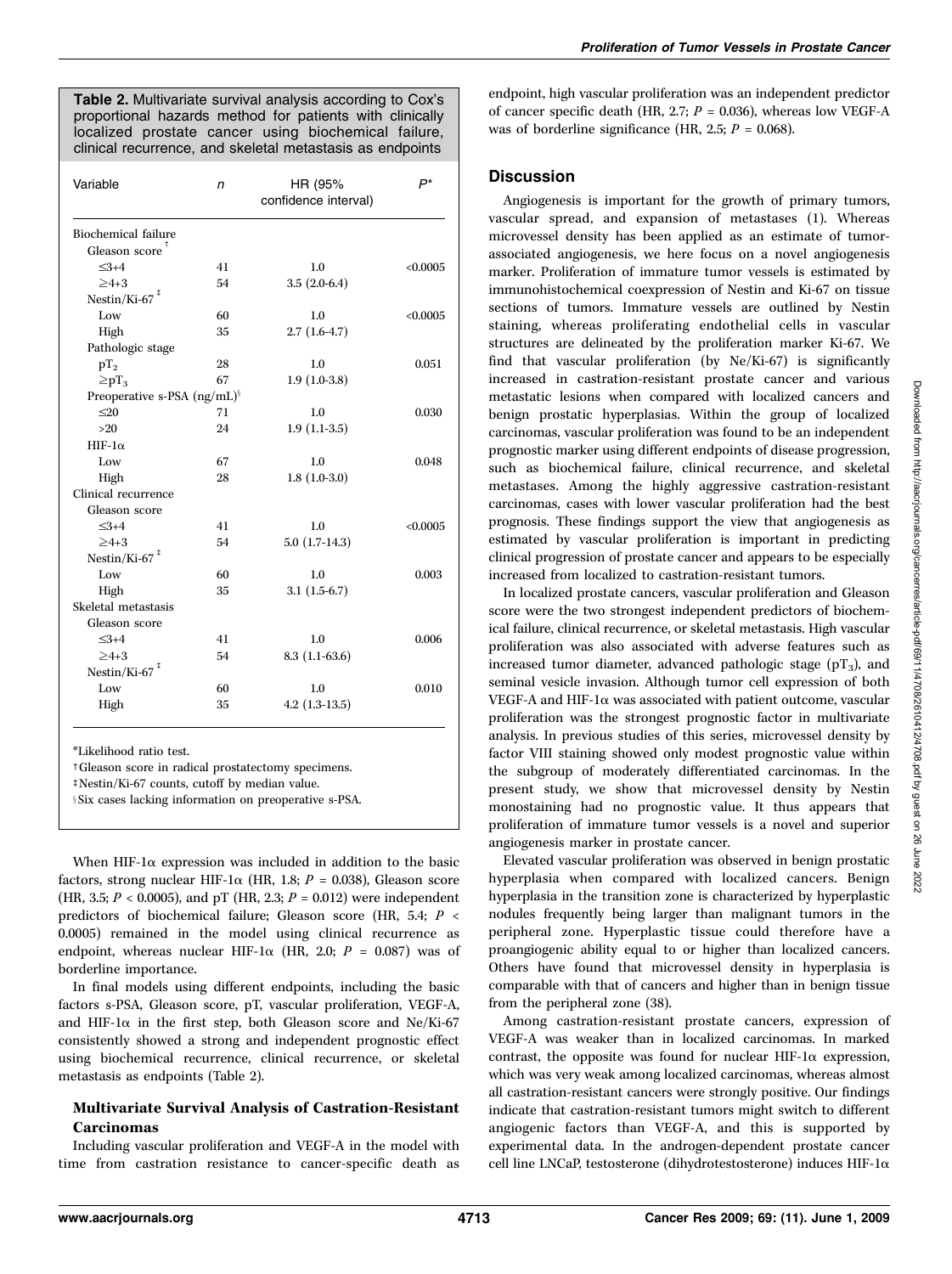and VEGF-A expression (4). In clinical studies, androgen ablation has been shown to have an antiangiogenesis effect (3). Low VEGF-A levels have been found in many androgen-independent cell lines (39–41) as well as castration-resistant human prostate cancer tissue (42). In contrast, plasma levels of VEGF-A is increased with metastatic disease (42–44), similar to what we found, but not further elevated after castration-resistant metastatic disease (45). Several other proangiogenic factors than VEGF-A can be stimulated by HIF-1a, among them basic fibroblast growth factor, platelet-derived growth factor- $\beta$ , plasminogen activator inhibitor-1, angiopoietins 1 and 2, and matrix metalloproteinase-2 and -9 as well as VEGF receptors (Flt-1 and Flk-1) and Tie-2 receptor (25, 41, 46–48). One study showed up-regulation of VEGF-D and down-regulation of VEGF-A in castration-resistant tissues when compared with localized cancer (42). Factors other than VEGF-A might be present and explain the increased vascular proliferation observed in castration-resistant cancers.

Our present findings might be relevant for angiogenesis-based treatment of prostate cancer at different stages. Several agents are being developed as HIF-inhibitors, among them topotecan (49) and 2-methoxyestradiol (50), and these might be of interest in castration-resistant cancers. There are ongoing trials with bevacizumab treatment, and one with topotecan treatment for patients with castration-resistant prostate cancers.<sup>3</sup> To speculate,

estimates of vascular proliferation as well as expression of angiogenic factors such as VEGF-A and HIF-1 $\alpha$  should be examined with respect to response prediction in these settings.

In summary, proliferation of tumor-associated vessels was significantly increased from localized prostate cancers to castration-resistant tumors and metastatic lesions. Within the group of localized cancers, vascular proliferation, as estimated by Nestin/Ki-67 coexpression, is an independent prognostic factor and superior to microvessel density. Our findings on VEGF-A and HIF-1 $\alpha$ expression indicate that castration-resistant prostate cancers might switch to VEGF-A–independent angiogenesis, whereas VEGF-A may be more important for localized carcinomas. These results might be relevant for the clinical evaluation and treatment of prostate cancer patients.

# Disclosure of Potential Conflicts of Interest

No potential conflicts of interest were disclosed.

# Acknowledgments

Received 11/21/08; revised 3/16/09; accepted 4/9/09.

Grant support: Cancer Society of Norway, Norwegian Research Council, and Helse Vest Research Fund.

The costs of publication of this article were defrayed in part by the payment of page charges. This article must therefore be hereby marked advertisement in accordance with 18 U.S.C. Section 1734 solely to indicate this fact.

We thank Karen Bøhm-Nilsen, Gerd Lillian Hallseth, Bendik Nordanger, and Grethe Waaler for excellent technical assistance and Ole Johnny Steffensen for advice regarding immunohistochemistry protocols.

<sup>3</sup> www.clinicaltrials.gov The study was approved by The Regional Ethical Committee for Medical Research.

# References

1. Folkman J. Tumor angiogenesis: therapeutic implications. N Engl J Med 1971;285:1182–6.

- 2. Stewart RJ, Panigrahy D, Flynn E, Folkman J. Vascular endothelial growth factor expression and tumor angiogenesis are regulated by androgens in hormone responsive human prostate carcinoma: evidence for androgen dependent destabilization of vascular endothelial growth factor transcripts. J Urol 2001;165:688–93.
- 3. Cheng L, Zhang S, Sweeney CJ, Kao C, Gardner TA, Eble JN. Androgen withdrawal inhibits tumor growth and is associated with decrease in angiogenesis and VEGF expression in androgen-independent CWR22Rv1 human prostate cancer model. Anticancer Res 2004;24: 2135–40.
- 4. Mabjeesh NJ, Willard MT, Frederickson CE, Zhong H, Simons JW. Androgens stimulate hypoxia-inducible factor 1 activation via autocrine loop of tyrosine kinase receptor/phosphatidylinositol 3-kinase/protein kinase B in prostate cancer cells. Clin Cancer Res 2003;9:2416–25.
- 5. Halvorsen OJ, Haukaas S, Hoisaeter PA, Akslen LA. Independent prognostic importance of microvessel density in clinically localized prostate cancer. Anticancer Res 2000;20:3791–9.
- 6. Bono AV, Celato N, Cova V, Salvadore M, Chinetti S, Novario R. Microvessel density in prostate carcinoma. Prostate Cancer Prostatic Dis 2002;5:123–7.
- 7. Strohmeyer D, Rossing C, Strauss F, Bauerfeind A, Kaufmann O, Loening S. Tumor angiogenesis is associated with progression after radical prostatectomy in  $\rm{pT_2/pT_3}$  prostate cancer. Prostate 2000;42:26–33.
- 8. Hlatky L, Hahnfeldt P, Folkman J. Clinical application of antiangiogenic therapy: microvessel density, what it does and doesn't tell us. J Natl Cancer Inst 2002;94:883–93.
- 9. Stefansson IM, Salvesen HB, Akslen LA. Vascular proliferation is important for clinical progress of endometrial cancer. Cancer Res 2006;66:3303–9.
- 10. Dahlstrand J, Collins VP, Lendahl U. Expression of the class VI intermediate filament nestin in human central nervous system tumors. Cancer Res 1992;52: 5334–41.
- 11. Lendahl U, Zimmerman LB, McKay RD. CNS stem cells express a new class of intermediate filament protein. Cell 1990;60:585–95.
- 12. Teranishi N, Naito Z, Ishiwata T, et al. Identification of neovasculature using nestin in colorectal cancer. Int J Oncol 2007;30:593–603.
- 13. Mokry J, Cizkova D, Filip S, et al. Nestin expression by newly formed human blood vessels. Stem Cells Dev 2004;13:658–64.

14. Sugawara K, Kurihara H, Negishi M, et al. Nestin as a marker for proliferative endothelium in gliomas. Lab Invest 2002;82:345–51.

15. Kim HS, Kang HS, Messam CA, Min KW, Park CS. Comparative evaluation of angiogenesis in gastric adenocarcinoma by nestin and CD34. Appl Immunohistochem Mol Morphol 2002;10:121–7.

16. Eliasson C, Sahlgren C, Berthold CH, et al. Intermediate filament protein partnership in astrocytes. J Biol Chem 1999;274:23996–4006.

17. St Croix B, Rago C, Velculescu V, et al. Genes expressed in human tumor endothelium. Science 2000; 289:1197–202.

18. Huss WJ, Hanrahan CF, Barrios RJ, Simons JW, Greenberg NM. Angiogenesis and prostate cancer: identification of a molecular progression switch. Cancer Res 2001;61:2736–43.

19. Strohmeyer D, Strauss F, Rossing C, et al. Expression of bFGF, VEGF and c-met and their correlation with microvessel density and progression in prostate carcinoma. Anticancer Res 2004;24:1797–804.

20. Peyromaure M, Camparo P, Badoual C, Descazeaud A, Dinh-Xuan AT. The expression of vascular endothelial growth factor is associated with the risk of cancer progression after radical prostatectomy. BJU Int 2007;99: 1150–3.

- 21. El-Gohary YM, Silverman JF, Olson PR, et al. Endoglin (CD105) and vascular endothelial growth factor as prognostic markers in prostatic adenocarcinoma. Am J Clin Pathol 2007;127:572–9. 22. Strohmeyer D, Rossing C, Bauerfeind A, et al. Vascular endothelial growth factor and its correlation with angiogenesis and p53 expression in prostate
- cancer. Prostate 2000;45:216–24. 23. Borre M, Nerstrom B, Overgaard J. Association between immunohistochemical expression of vascular endothelial growth factor (VEGF), VEGF-expressing neuroendocrine-differentiated tumor cells, and outcome in prostate cancer patients subjected to watchful waiting. Clin Cancer Res 2000;6:1882–90.
- 24. Zhong H, De Marzo AM, Laughner E, et al. Overexpression of hypoxia-inducible factor  $1\alpha$  in common human cancers and their metastases. Cancer Res 1999; 59:5830–5.
- 25. Gordan JD, Simon MC. Hypoxia-inducible factors: central regulators of the tumor phenotype. Curr Opin Genet Dev 2007;17:71–7.
- 26. Wang GL, Jiang BH, Rue EA, Semenza GL. Hypoxiainducible factor 1 is a basic-helix-loop-helix-PAS heterodimer regulated by cellular  $O<sub>2</sub>$  tension. Proc Natl Acad Sci U S A 1995;92:5510–4.
- 27. Jiang BH, Semenza GL, Bauer C, Marti HH. Hypoxiainducible factor 1 levels vary exponentially over a physiologically relevant range of O<sub>2</sub> tension. Am J Physiol 1996;271:C1172–80.
- 28. Boddy JL, Fox SB, Han C, et al. The androgen receptor is significantly associated with vascular endothelial growth factor and hypoxia sensing via hypoxiainducible factors HIF-1 $\alpha$ , HIF-2 $\alpha$ , and the prolyl hydroxylases in human prostate cancer. Clin Cancer Res 2005;11:7658–63.
- 29. Vergis R, Corbishley CM, Norman AR, et al. Intrinsic markers of tumour hypoxia and angiogenesis in localised prostate cancer and outcome of radical treatment: a retrospective analysis of two randomised